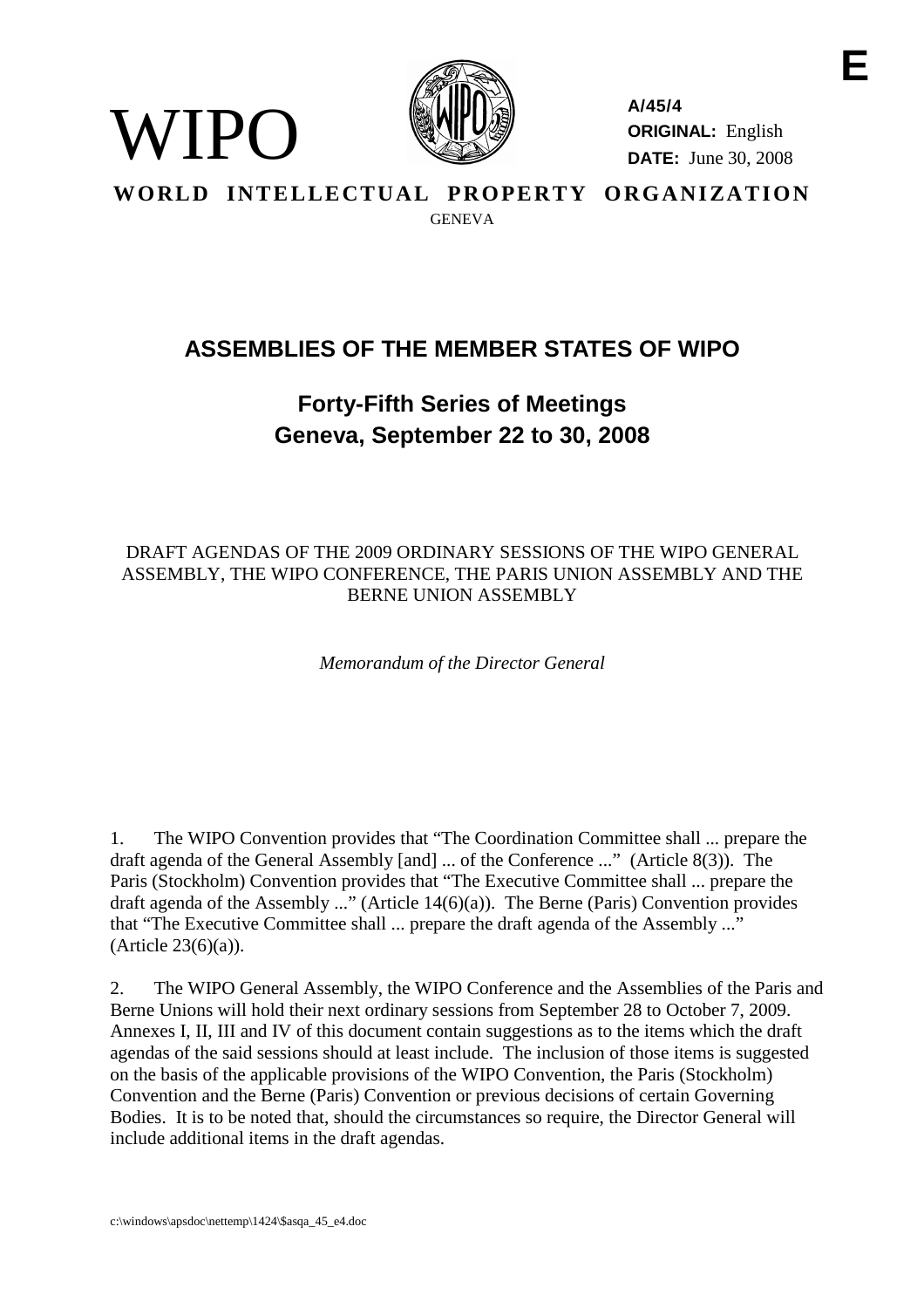#### A/45/4 page 2

3. The items to be included in the draft agendas of the Assemblies of the Member States of WIPO and other Bodies that will meet in ordinary session in 2009 will, as is customary, be included in, and presented as a single, consolidated and annotated draft agenda.

> *4. The WIPO Coordination Committee is invited to adopt Annexes I and II; the Paris Union Executive Committee is invited to adopt Annex III; the Berne Union Executive Committee is invited to adopt Annex IV.*

> > [Annexes follow]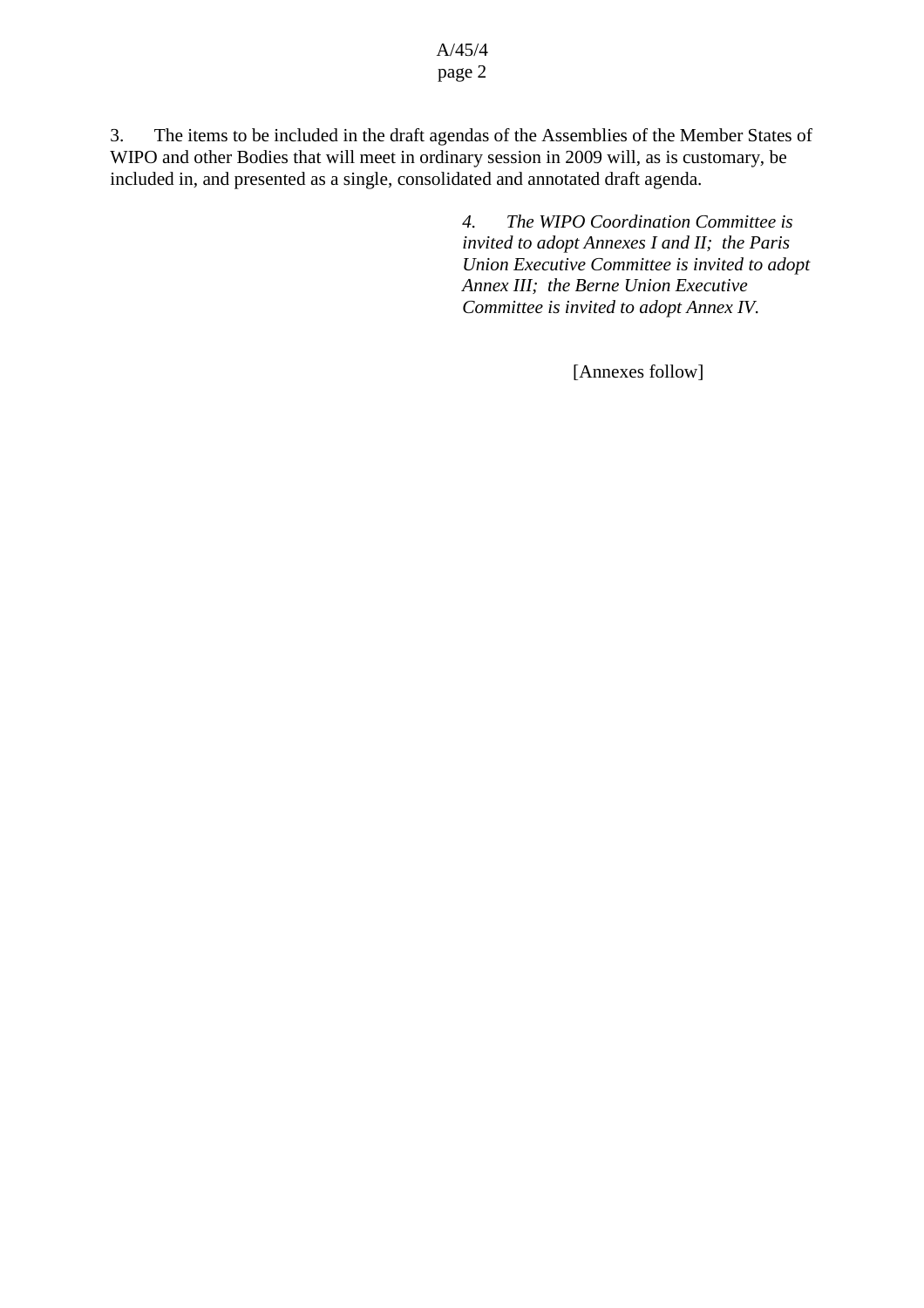## ANNEX I

Items to be included in the draft agenda of the 2009 ordinary session of the

*WIPO General Assembly*

Election of the Officers of the General Assembly

Report on Program Performance for the year 2008; Accounts for the 2006-2007 Biennium; Interim Financial Statement for 2008; Arrears in Contributions

Program and Budget for 2010-2011

Matters Concerning the Intergovernmental Committee on Intellectual Property and Genetic Resources, Traditional Knowledge and Folklore

Matters Concerning the Committee on Development and Intellectual Property (CDIP)

United Nations Resolutions

Admission of Observers

[Annex II follows]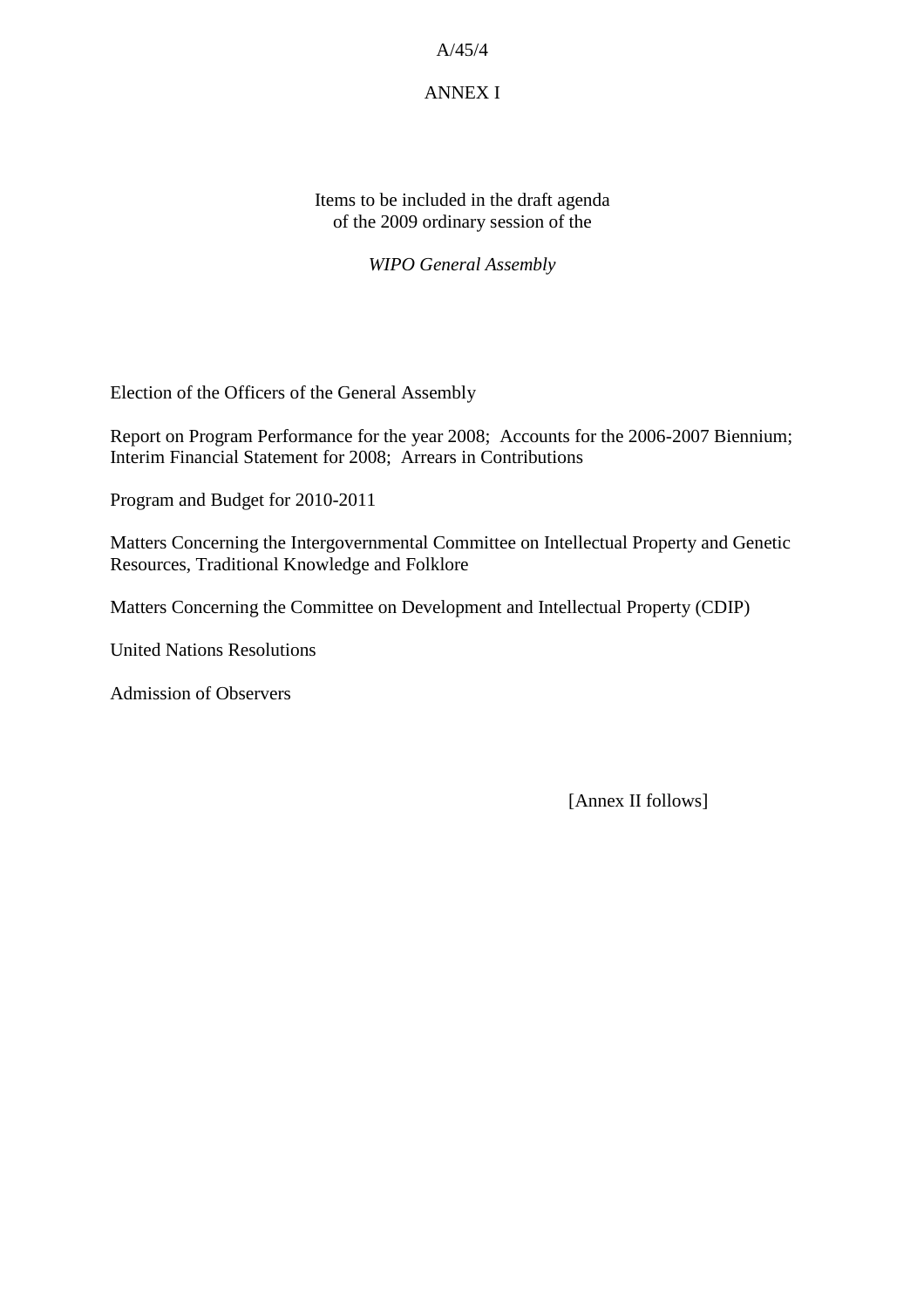## ANNEX II

Items to be included in the draft agenda of the 2009 ordinary session of the

*WIPO Conference*

Election of the Officers of the Conference

Report on Program Performance for the year 2008; Accounts for the 2006-2007 Biennium; Interim Financial Statement for 2008; Arrears in Contributions

Program and Budget for 2010-2011

Admission of Observers

Election of the *Ad hoc* Members of the WIPO Coordination Committee

[Annex III follows]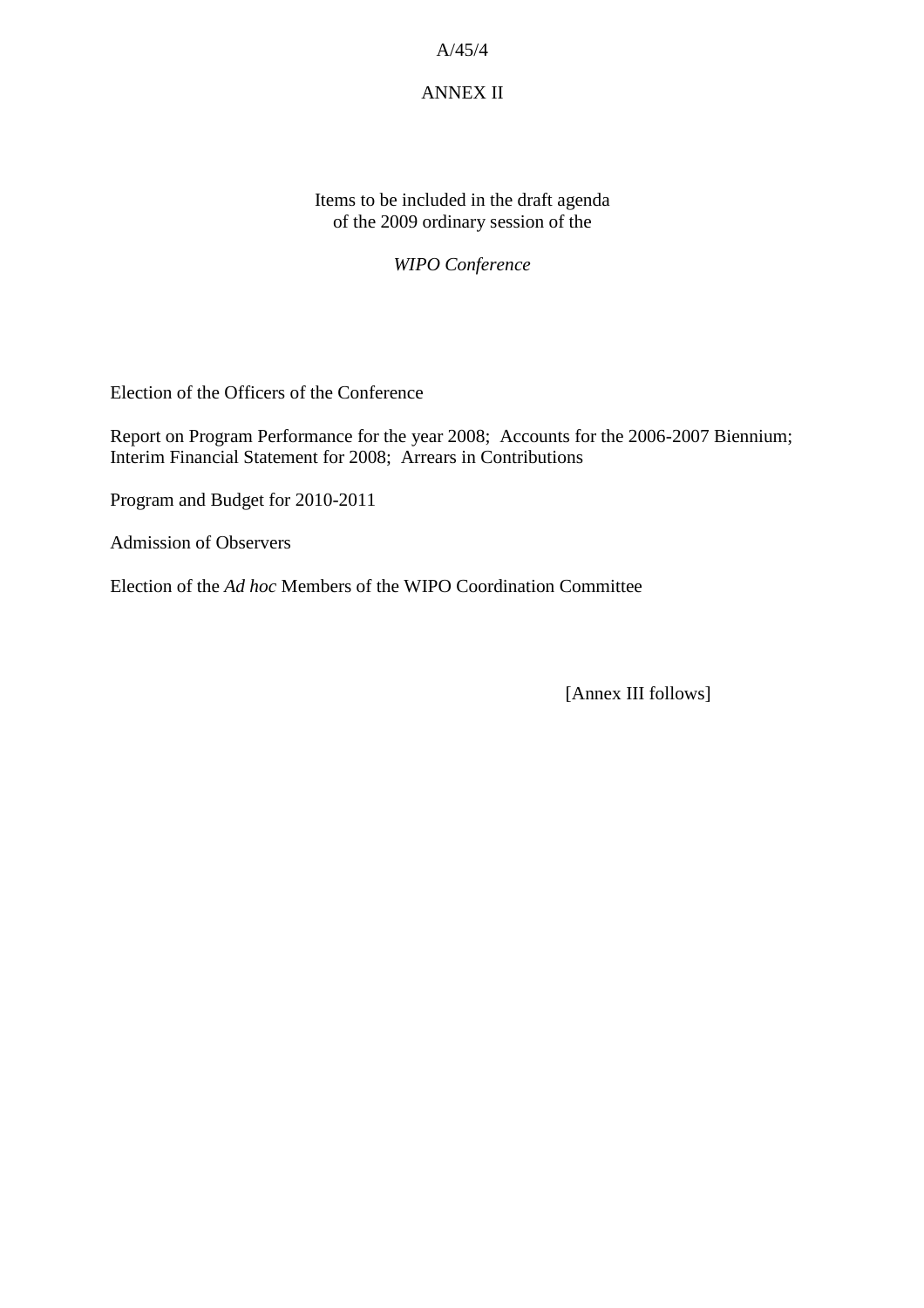#### ANNEX III

Items to be included in the draft agenda of the 2009 ordinary session of the

*Assembly of the Paris Union*

Election of the Officers of the Assembly

Report on Program Performance for the year 2008; Accounts for the 2006-2007 Biennium; Interim Financial Statement for 2008; Arrears in Contributions

Program and Budget for 2010-2011

Admission of Observers

Election of the Members of the Executive Committee of the Assembly

[Annex IV follows]